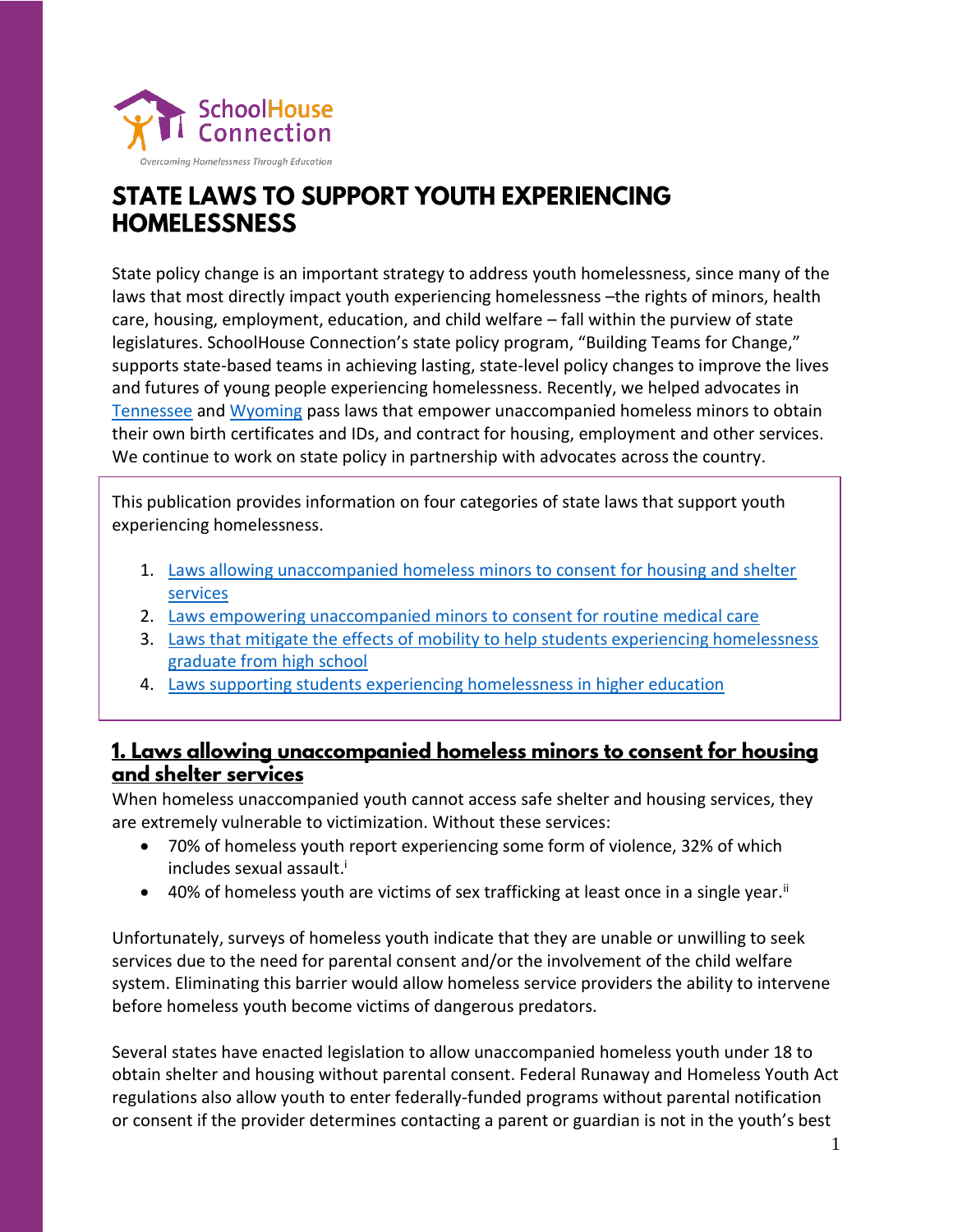interest, the provider is unable to locate a parent or guardian, or the youth refuses to disclose a parent's or guardian's contact information.<sup>iii</sup>



*Details of each statute are available [here.](https://www.schoolhouseconnection.org/state-policy-resource-unaccompanied-youths-right-to-consent/)*

#### Two positive approaches

### Missouri Rev. Stat. [§431.056](http://www.moga.mo.gov/mostatutes/stathtml/43100000561.html)

A youth age 16 or 17 who is homeless or a victim of domestic violence and who is selfsupporting (without physical or financial support of a parent or legal guardian) can contract for housing, employment, purchase of an automobile, receipt of a student loan, admission to high school or postsecondary school, obtaining medical care, establishing a bank account, admission to a shelter, and receipt of services as a victim of domestic violence or sexual abuse, including but not limited to counseling, court advocacy, financial assistance, and other advocacy services. The youth's parent or legal guardian must have consented to the youth living independently, but consent can be implied by the simple act of forcing the youth out of the home, refusing to provide financial support to the youth, or abuse or neglect.

#### Hawaii Rev. Stat. [§346-17.6](https://law.justia.com/codes/hawaii/2012/title-20/chapter-346/section-346-17.6)

A youth can consent to emergency shelter and related services if the youth understands the benefits, responsibilities, risks, and limits of the shelter and services, and agrees to adhere to the provider's rules and cooperate and participate in the services recommended by the provider, if: 1) The provider has not, despite reasonable efforts,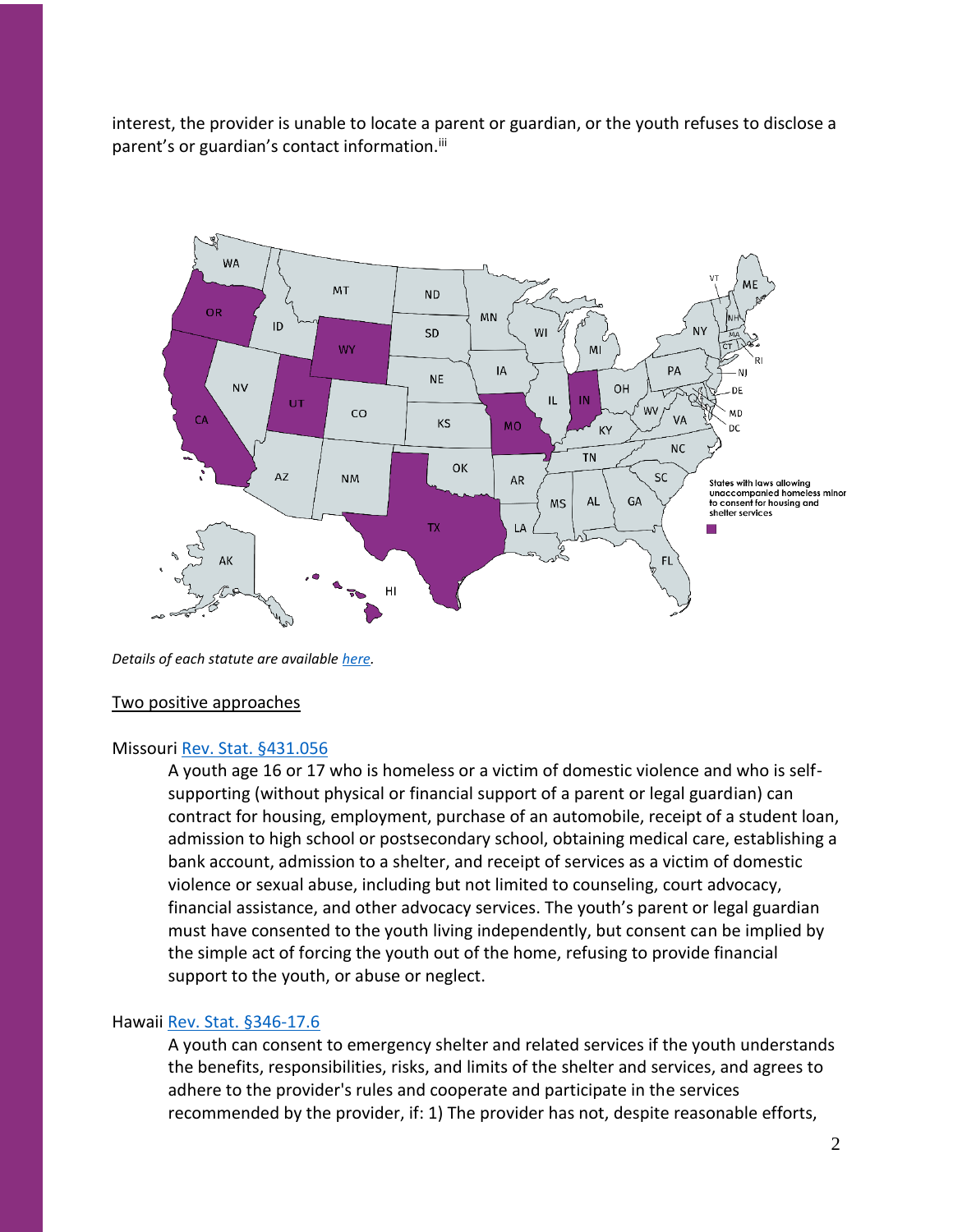been able to contact a parent/guardian; 2) The provider has made contact with a parent/guardian, the parent/guardian has refused to consent and, the provider reasonably believes that the youth would incur or be threatened harm if the youth returned home; **OR** 3) The youth has refused to provide contact information for a parent/guardian, and the provider reasonably believes that the minor would incur or be threatened harm if the youth returned home.

# <span id="page-2-0"></span>2. Laws empowering unaccompanied minors to consent for routine medical care

Generally, only persons age 18 and over can consent to their own routine medical and dental care. However, many minors experiencing homelessness are not in the physical custody of a parent or legal guardian. As a result, they are unable to access preventive health care, which is critical to basic safety and welfare. They also cannot obtain treatment for routine medical and dental problems. This creates a serious health hazard for unaccompanied homeless youth. Routine infections and illnesses go untreated. Without this basic health treatment, relatively minor conditions worsen until they become emergencies. At that point, physicians can treat the condition. However, the youth has missed school and work and placed his or her basic health and safety at grave risk, in addition to creating an overall public health hazard.

Medical professionals, including the American Academy of Pediatrics, have endorsed the idea of minors making their own medical decisions in certain circumstances and legislation to support that right.<sup>iv</sup> In addition, 29 states have addressed this issue already, using a variety of approaches to ensure that youth on their own can obtain basic medical care.<sup>v</sup>



*Note: Details of each statute are available [here.](https://www.schoolhouseconnection.org/minor-consent-to-routine-medical-care/)*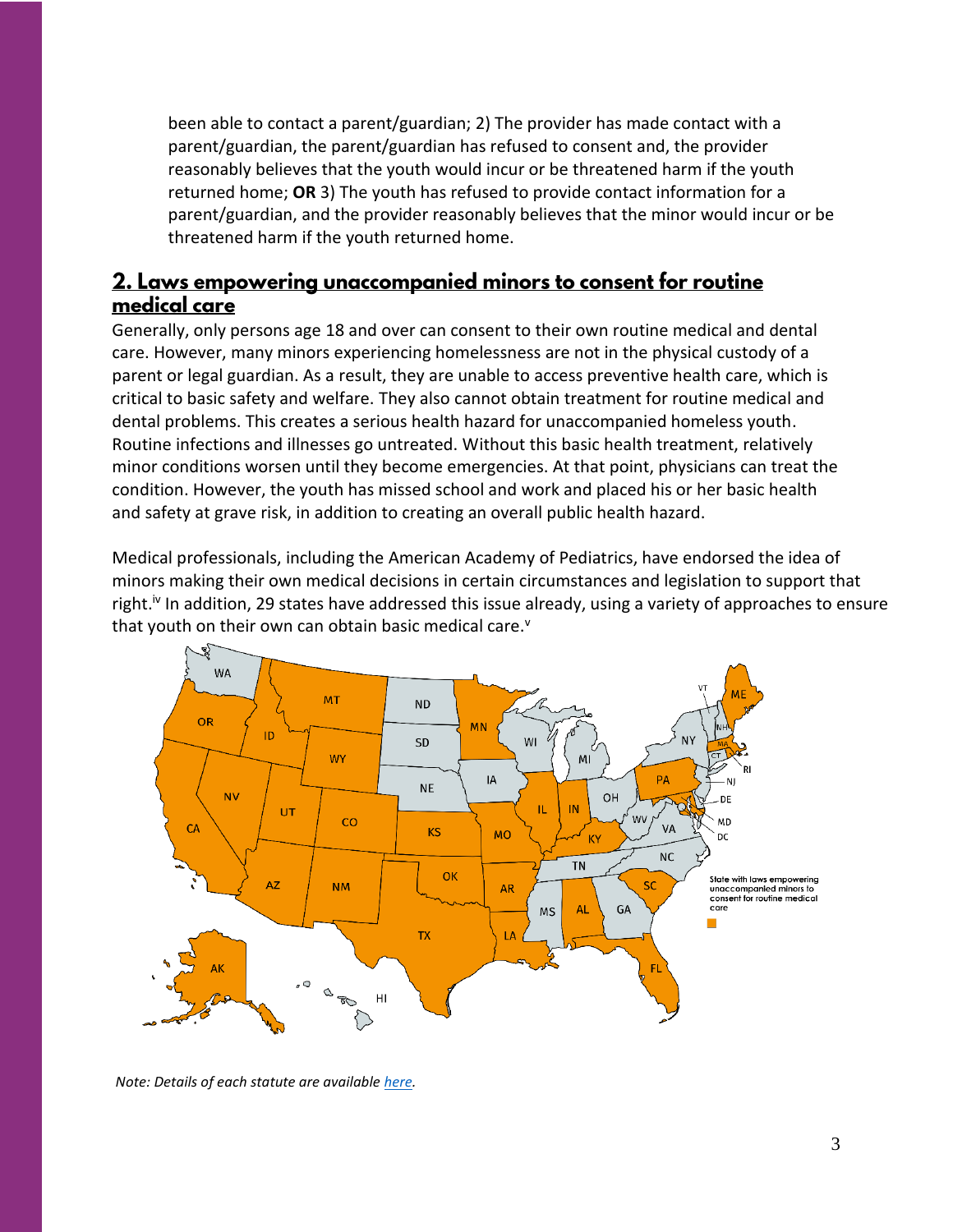### Two positive approaches

### Arizon[a Rev. Stat. §44-132](https://law.justia.com/codes/arizona/2011/title44/section44-132/)

Any emancipated minor, any minor who has contracted a lawful marriage or any homeless minor may give consent to the furnishing of hospital, medical and surgical care to such minor, and such consent shall not be subject to disaffirmance because of minority. The consent of the parent, or parents, of such a person is not necessary in order to authorize hospital, medical and surgical care.

### Wyoming [Stat. §14-1-101](https://law.justia.com/codes/wyoming/2011/title14/chapter1/section14-1-101/)

A minor may consent to health care treatment to the same extent as if he were an adult when the minor is living apart from his parents or guardian and is managing his own affairs regardless of his source of income.

# <span id="page-3-0"></span>3. Laws that mitigate the effects of mobility to help students experiencing homelessness graduate from high school

High school graduation is a critical strategy to prevent youth homelessness. Youth without a high school diploma or GED are 346% more likely to experience homelessness as young adults than their peers with diplomas—the highest risk factor for young adult homelessness<sup>vi</sup>. Unfortunately, the challenges of homelessness and mobility lead to disproportionately low rates of high school graduation among homeless students. Data show that students who experience homelessness even one time while in high school have higher dropout rates than other economically disadvantaged students. In fact, a young person who experiences homelessness is 87% more likely to stop going to school—higher than any other risk factor, including placement in foster care.<sup>vii</sup>

The Every Student Succeeds Act of 2015 (ESSA) placed great emphasis on high school graduation for students experiencing homelessness, including requiring states to disaggregate graduation data by homelessness. An increasing number of states are passing legislation to complement these federal requirements and increase high school graduation rates for students experiencing homelessness.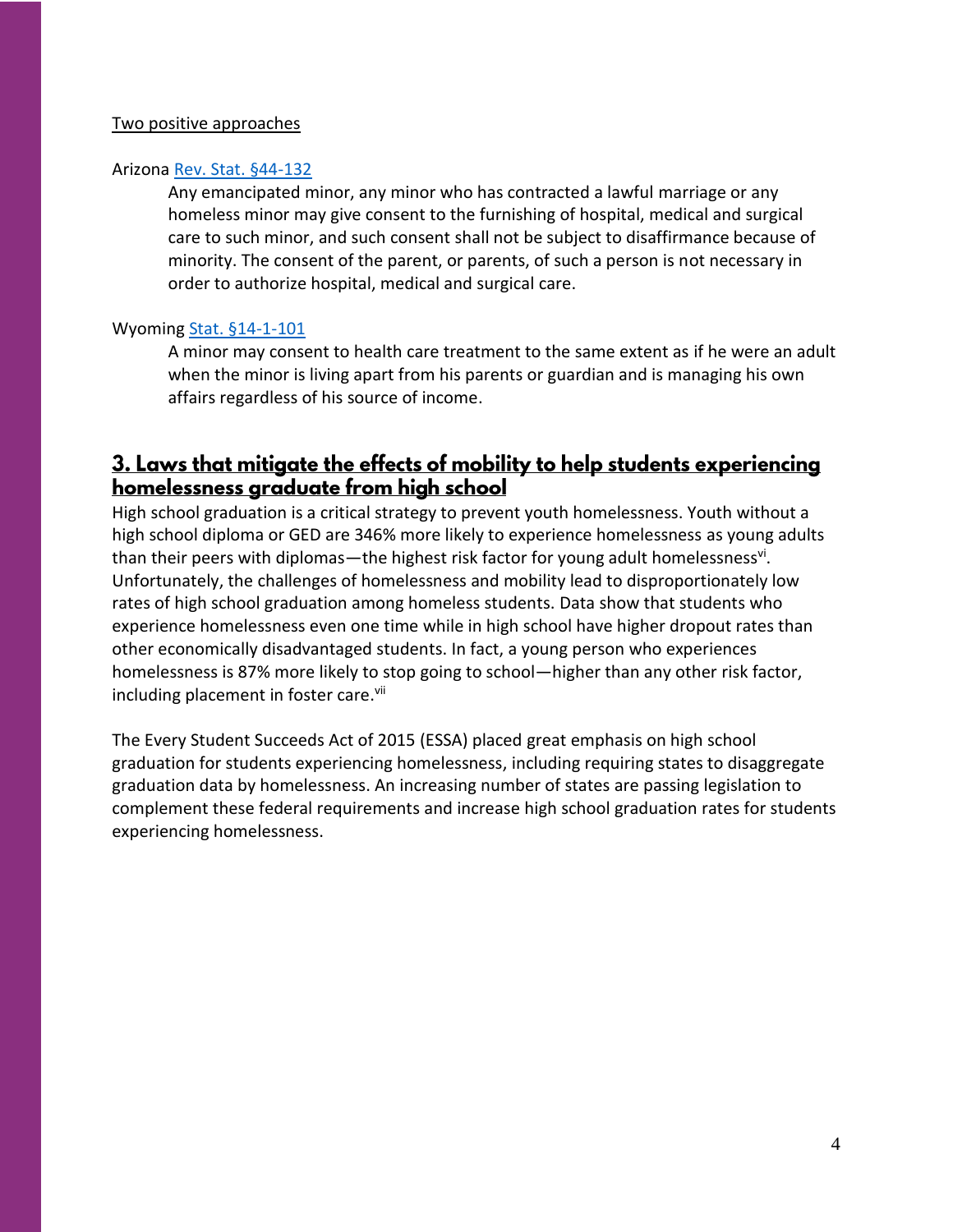

*Note: Details of each statute are availabl[e here.](https://www.schoolhouseconnection.org/state-laws-on-high-school-graduation-for-students-experiencing-homelessness/)*

### Two positive approaches

Texas [SB 1494](https://legiscan.com/TX/bill/SB1494/2015) (2015) (Tex. Ed. Code §§25.007 and 28.025(i))

- If an  $11<sup>th</sup>$  or  $12<sup>th</sup>$  grade student experiencing homelessness or in foster care changes school districts and is ineligible to graduate from the new district, the prior district shall award a diploma if the student meets the graduation requirements of that district.
- The Texas Education Agency must develop procedures for awarding partial credit for coursework completed at a prior school by students experiencing homelessness or in foster care.
- The Texas Education Agency must develop procedures to allow students experiencing homelessness or in foster care, who were previously enrolled in a course required for graduation, the opportunity to complete the course at no cost before the beginning of the next school year, to the extent practicable.
- The Texas Education Agency must ensure that a student experiencing homelessness or in foster care who is not likely to receive a high school diploma before the fifth year in high school has the student's credit accrual and personal graduation plan reviewed.
- The Texas Education Agency must promote practices that facilitate access to extracurricular and summer programs, credit transfer and electronic course services, and after-school tutoring at nominal or no cost for students experiencing homelessness or in foster care.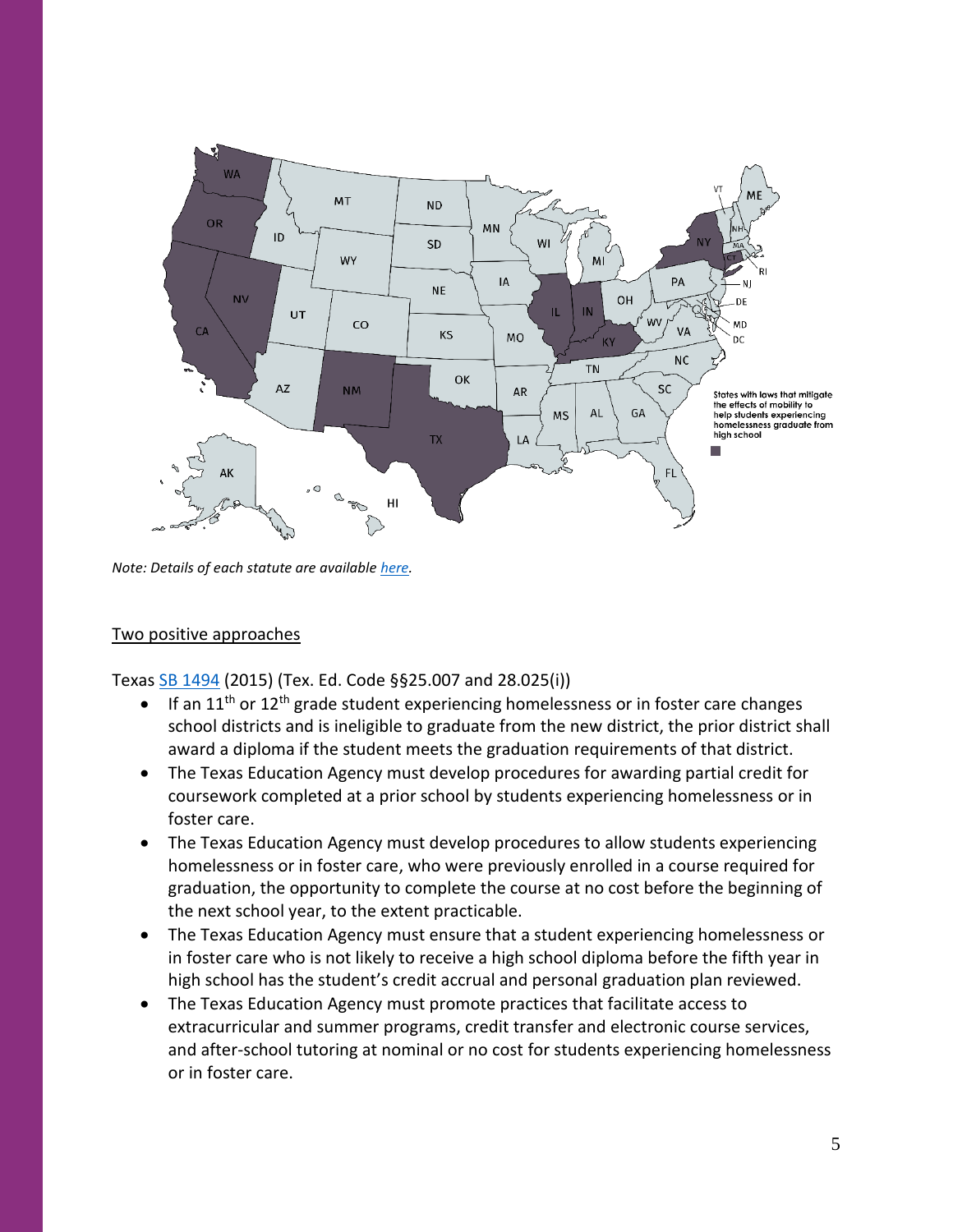• The Texas Education Agency must develop systems to ease the transition of students experiencing homelessness or in foster care during the first two weeks at a new school, and to lessen the adverse impact of the school transfer.

### Texas [HB 811](https://capitol.texas.gov/BillLookup/History.aspx?LegSess=86R&Bill=HB811) (2019) (Tex. Ed. Code §37.001(a))

• Each decision concerning suspension, removal to a disciplinary alternative education program, expulsion, or placement in a juvenile justice alternative education program must give consideration to a student's homelessness.

## Washington [Rev. Code §28A.320.192](http://app.leg.wa.gov/billsummary?BillNumber=5241&Year=2017)

- School districts must waive courses required for graduation if similar coursework has been satisfactorily completed in another school district, or provide an alternative means for the student to graduate on time.
- School districts must consolidate partial credit and other incomplete coursework and provide opportunities for credit accrual in a manner that eliminates academic and nonacademic barriers for the student.
- School districts must grant and accept partial credits for coursework completed prior to withdrawal or transfer.
- Students must be able to earn credits regardless of the date of enrollment in a school.
- If a student who transfers at the beginning of junior year of high school or later is ineligible to graduate from the new school district, the former district must award a diploma if the student meets the graduation requirements of the former district.

# <span id="page-5-0"></span>4. Laws supporting students experiencing homelessness in higher education

Many homeless students attend higher education, recognizing it as their best opportunity to secure stable employment and end their homelessness. Over 95 percent of jobs created since the 2007 recession have gone to workers with at least some college education.<sup>viii</sup> Postsecondary attainment is increasingly necessary to move out of poverty and homelessness, and live a healthy, productive life. Yet youth experiencing homelessness face barriers in transitioning from secondary to post-secondary education, as well as barriers to financial aid, college retention, and college completion.

State legislatures have been actively supporting college students experiencing homelessness over the past few years. Laws support students in various ways, including: giving them priority enrollment to help them meet required classes faster; requiring postsecondary institutions to designate Homeless Liaisons to provide students with information and support; providing them priority for on-campus housing, including housing that stays open year-round; providing fee and tuition exemptions; and allowing students experiencing homelessness to have in-state tuition.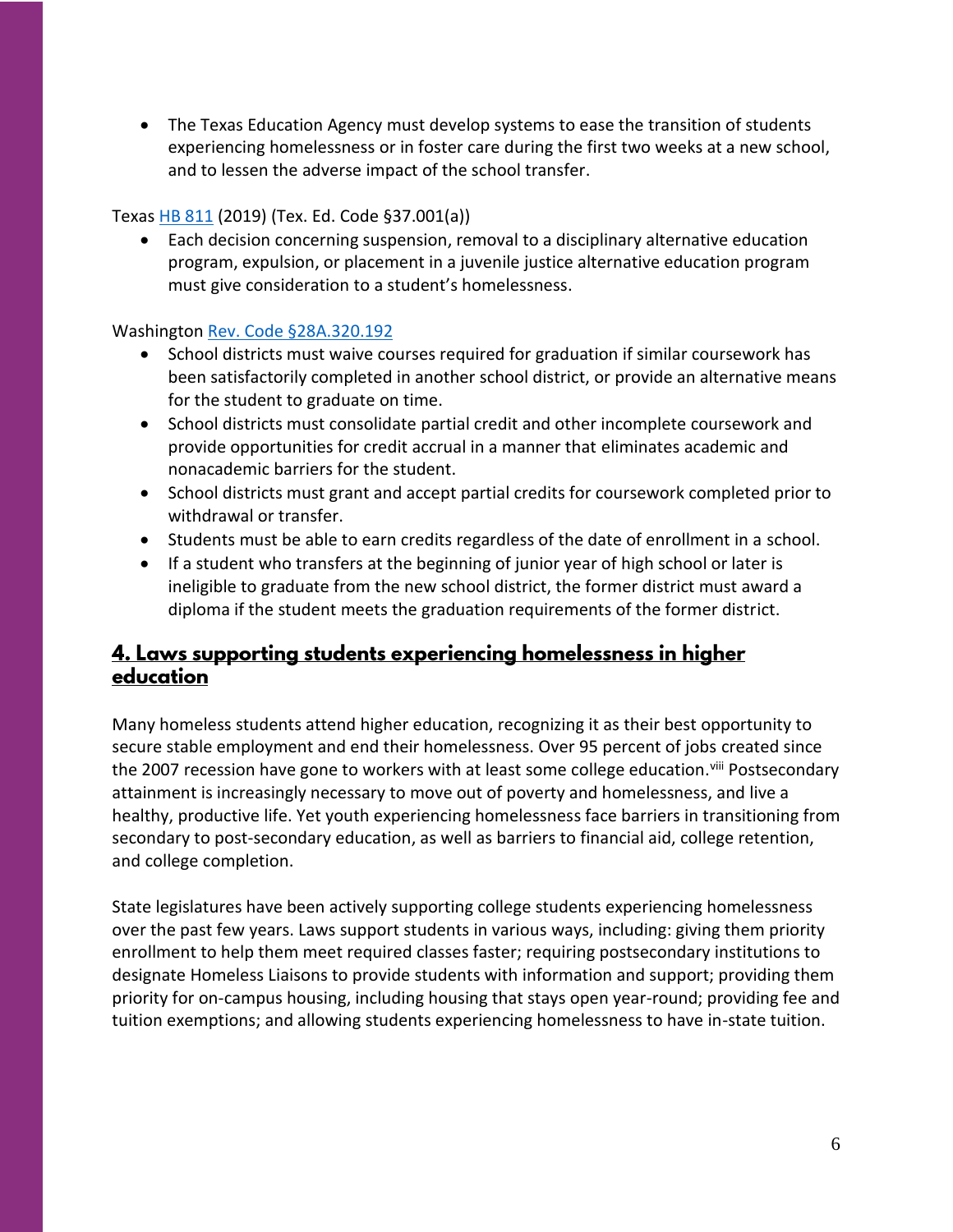

*Note: Details of each statute are availabl[e here.](https://www.schoolhouseconnection.org/state-policy-resource-higher-education-and-homelessness/)*

### Two positive approaches

### Maryland [Ann. Code 15-106.1](http://mgaleg.maryland.gov/webmga/frmStatutesText.aspx?article=ged§ion=15-106.1&ext=html&session=2017RS&tab=subject5)

An unaccompanied homeless youth or foster care recipient is exempt from paying tuition at a public institution of higher education, if the youth is enrolled as a candidate for a vocational certification, associate's degree or bachelor's degree prior to turning 25 years old and has applied for federal and state financial aid. Exemption lasts for five years or until the student receives a bachelor's degree, whichever comes first.

### Tennessee [HB 1000](https://legiscan.com/TN/text/HB1000/2019) / SB 763 (2019)

Each post-secondary institution in the state must designate a Homeless Student Liaison, who will assist students experiencing homelessness in applying for and receiving financial aid and available services.

Each post-secondary institution in the state that offers housing resources must develop a plan to provide students experiencing homelessness access to housing resources during and between academic terms. The plan must include granting students experiencing homelessness first priority in housing placement and placing those students in housing that remains open the most days of the year.